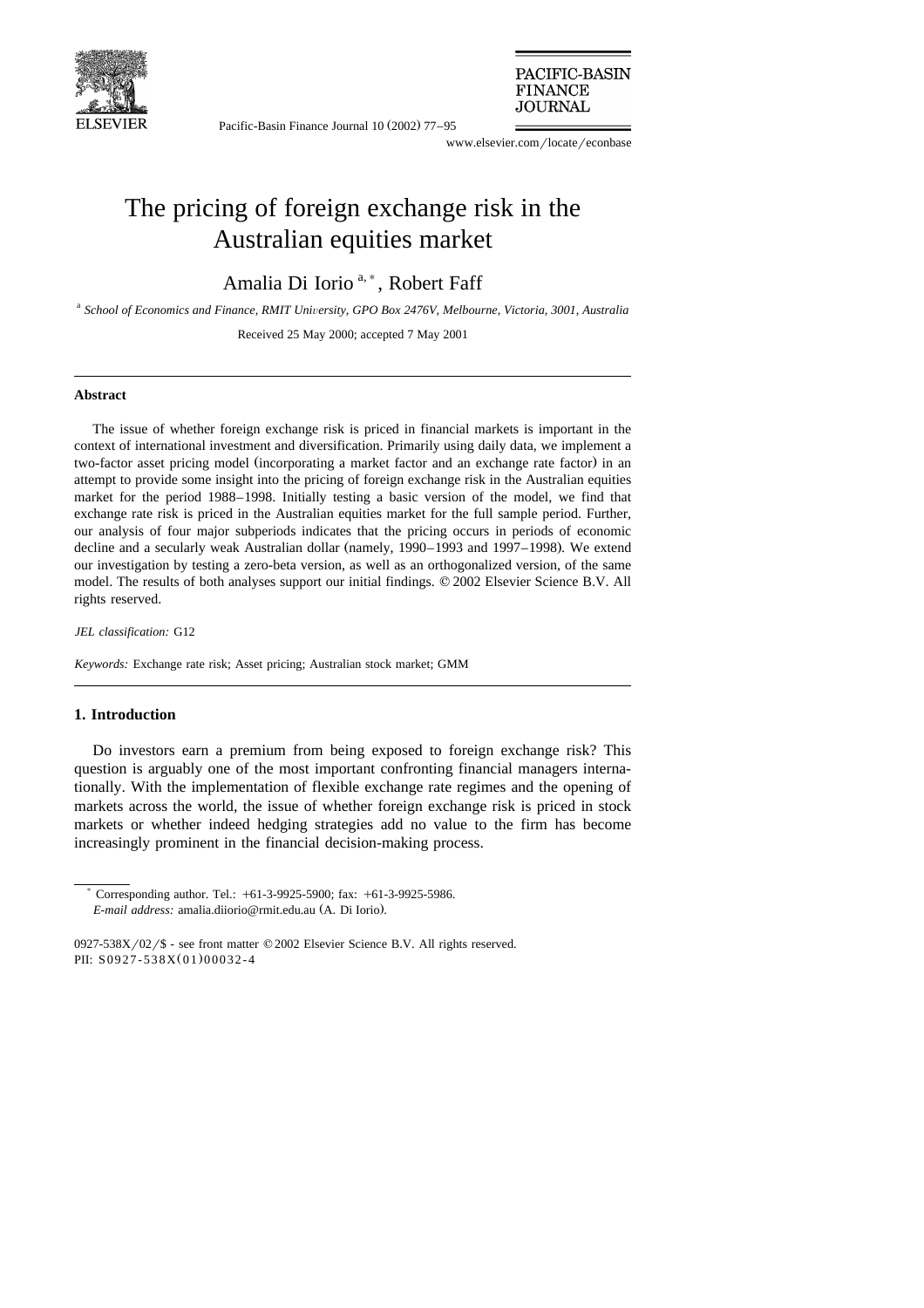In recent times, several studies have attempted to address this issue. Using an unconditional multi-factor pricing model with the assumption that the currency-risk premium remains constant over time, Jorion (1991) investigates the US stock market. He reports that although there is evidence of the relationship between stock returns and the exchange rate differing systematically across industries, there is no evidence that foreign exchange risk is priced in the market. In general, Jorions's (1991) results are supported by Loudon (1993b) in his study of the Australian equities market for the period 1980–1991. However, contrary findings (that is, evidence that foreign exchange risk is in fact priced) are reported by other empirical studies, for example Korajczyk and Viallet (1992), Ferson and Harvey (1994), Dumas and Solnik (1995), DeSantis and Gerard (1998), Choi et al. (1998) and Doukas et al. (1999). Specifically, Dumas and Solnik (1995) and DeSantis and Gerard (1998), implementing a conditional international asset pricing model and using stock market indices, report that the foreign exchange risk is priced for equity and currency markets of Germany, the UK, Japan and the US. Consistent with these studies, Doukas et al. (1999) allow the risk premium to change through time in their investigation of the pricing of currency risk in Japan. Their findings suggest that currency risk is priced for multinationals and high-export Japanese firms. Choi et al. (1998) also report that foreign exchange risk is priced in the Japanese stock market. Employing the bilateral yen/US dollar exchange rate, as well as a trade-weighted exchange rate, their investigation provides evidence of the pricing of foreign exchange risk using both a conditional and an unconditional model.

The current study investigates the pricing of foreign exchange risk in the Australian equities market for the period 1988–1998 in a multi-factor asset pricing model. Specifically, consistent with much of the relevant literature (see, for example, Jorion, 1991; Loudon, 1993a,b), we keep things simple by using a two-factor asset pricing approach – namely, a market factor and a foreign exchange factor.<sup>1</sup> Within this framework, primarily we examine the pricing of foreign exchange risk using one bilateral exchange rate factor – the AUSUSD.<sup>2</sup> Our analysis of the Australian market is motivated by several factors. First, the paucity of empirical evidence in the area of foreign exchange risk pricing in the Australian market. Beyond Loudon's (1993b) investigation there is, to our knowledge, no other published study in this area of research. Further, our data set extends well past 1991, the final year of Loudon's  $(1993b)$  analysis. Second, we attempt to redress the concern of data-snooping (see, for example, Leamer, 1983; Lo and Mackinlay, 1990). Notably, this issue has been specifically identified in prior foreign exchange risk pricing literature, see, for example, Doukas et al. (1999). They endeavour to deal with the matter by investigating the pricing of currency risk in Japan. Third, the relative importance of the Australian equities market in the Asia-Pacific region justifies our focus on this market.

 $1$  While the natural interpretation of our approach is in the context of the intertemporal CAPM, our analysis could equally be interpreted in an APT setting where the market portfolio is one of the factors. Regardless of which asset pricing setting is used, the pricing of a foreign exchange factor is of central interest.<br><sup>2</sup> We also investigate the pricing of foreign exchange risk using the AUDJPY and the AUDTWI exchange

rate factors although the results are not reported to conserve space.